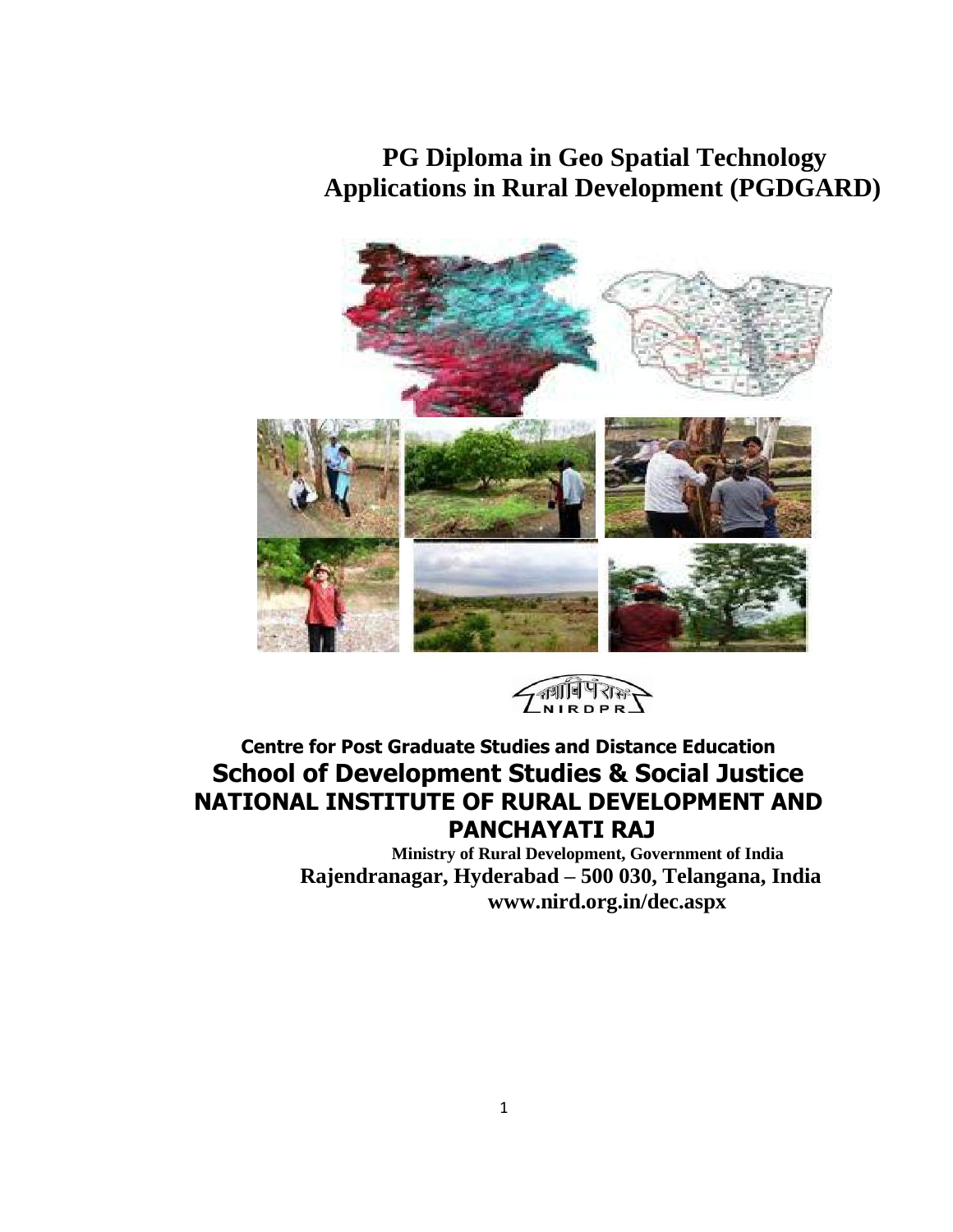### **About Us**

National Institute of Rural Development and Panchayati Raj (NIRD & PR), Ministry of Rural Development, Government of India, is a premier National Centre of Excellence of Rural Development and Panchayat Raj. The Institute is located in the serene rural surroundings of Rajendranagar about 15 km from the Historic City of Hyderabad.

### **About the Programme**

A GIS application in rural development is thought to comprise of all information of rural areas in a comprehensive manner, present, past and probable future scenarios, for empowering people at local level through planning, implementation, monitoring and evaluation of rural development projects. GIS will be an affordable tool in the e-governance, it would also be possible to implement G-Governance (GIS Governance) at all levels, anytime, anyplace, making information flow and decision making a real time dynamic process ensuring total participation and involvement of local people. The Post Graduate Diploma in Geospatial Technology Applications in Rural Development (PGD-GARD) Programme is designed for Development Functionaries from all sectors directly concerned with planning and implementation of Projects and Programmes for Rural Development viz., Sectoral Activities like Education, Health, Forestry, Agriculture, Engineering, Roads, Infrastructure, ICT, Irrigation, Drinking Water, Disaster Management, Planning, Monitoring, Fishing, Animal Husbandry and the like. The officials working in India and Overseas as Managers of Rural Development Programmes/ Projects Finance by World Bank, UNDP, FAO, IFAD and various other International organizations. In this context the 18 months Post Graduate Diploma Programme in Geospatial Technology Applications in Rural Development (PGD-GARD) in Distance Mode is offered by NIRD & PR.



Students of PGDGARD First Batch attending their Lab Practice session at CGARD, NIRD & PR, Hyderabad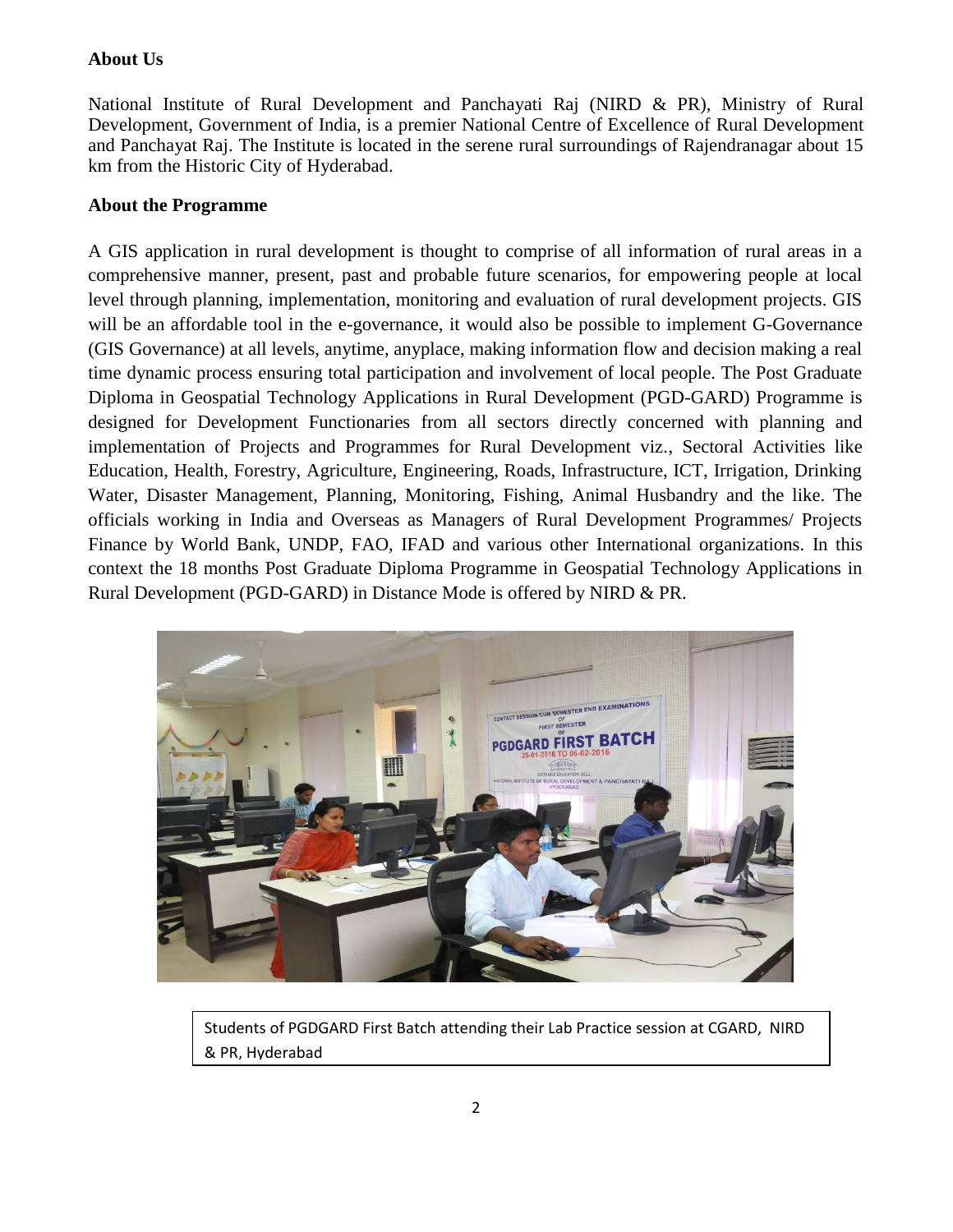## **Programme Objectives**

The Programme would broadly cover the tools and application techniques of GIS, Remote Sensing, GPS and details of related software and data products specific to spatial data mining, planning, monitoring, decision making and modelling of various programmes and projects in rural development sector. The operating methodologies would be taught and various in-built features would be covered, so as to aim at them to use in Geospatial technology in local level planning and decision making.

The PGD-GARD Programme aims at the following:

- $\bullet$ To expose the Geospatial Technology
- $\bullet$ To expose various application potential of Geospatial technology
- $\bullet$ To give a Hands-on experience to various processes of Geospatial technology  $\bullet$

To familiarize the Geospatial technology related Software, tools, technology and applications in Rural Development



Dr. W.R. Reddy , IAS, Director General, NIRD & PR, with students faculty

### **Eligibility**

Graduates in any discipline from a UGC recognised University.

### **Duration**:

18 months (Semester System), Registration is valid for 3 years from the year of enrolment

### **Medium of Instruction:** English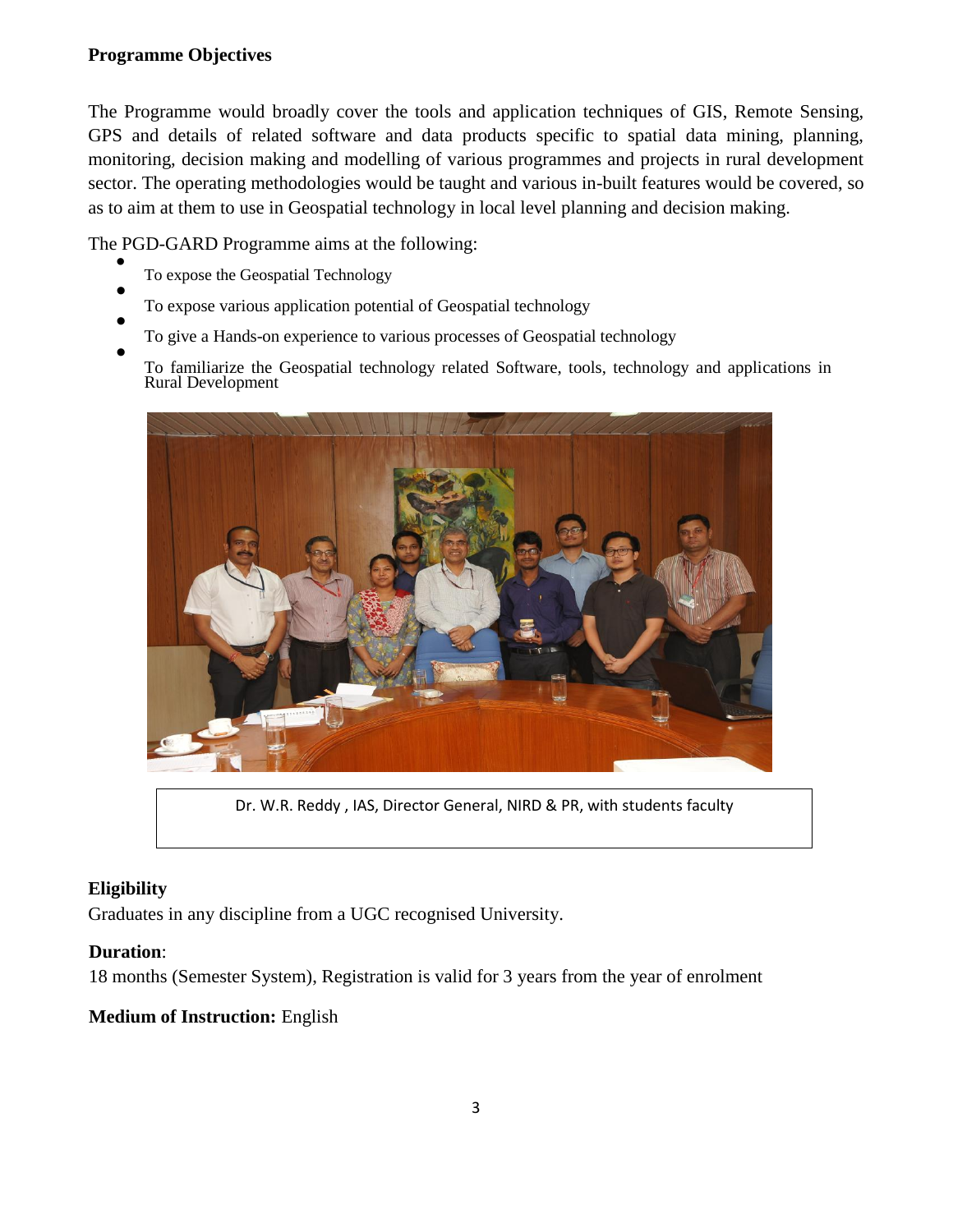### **Student Support System**

- . Soft copy of Self Instructional Study Material shall be provided to the students (Semester by Semester)
- Web-based on line learning resources
- . Networked video conferencing at selected centre
- . Personal Contact and handholding Sessions at a contact centre
- . Regular uploads on the website

### **Course Structure:**

The Programme will be offered in three Semesters. First Semester has 6 courses and second Semester has 6 Courses including one elective course. The learning material for each course has been divided into Blocks and each block will have a number of units. There will be contact and handholding Sessions at contact centre, which will be conducted by CGARD Faculty and well known experts and will be followed by final examination (70 marks). Each of the Courses will be evaluated for 100 marks. The Project Work will be evaluated for 200 marks in Third Semester.

# **1 st Semester**

- 1. **GARD-501** : Geographical Information System
- 2. **GARD-502** : Satellite Remote Sensing
- 3. **GARD-503** : Global Positioning Systems
- 4. **GARD-504** : Rural Development: Concepts, Practice, Policies & Programmes
- 5. **GARD-505** : Project Planning & Management
- 6. **GARD-506**: Geo-informatics Lab Practice

# **2 nd Semester**

- 1. **GARD-507**: Satellite Remote Sensing –II
- 2. **GARD-508**: Spatial Data Analysis and Modeling
- 3. **GARD-509**: Spatial Decision Support System for Rural Development
- 4. **GARD-510**: Rural Infrastructure Management
- **5. GARD-511:** Natural Resource Management
- **6. GARD-512:** Disaster Management

# **3 rd Semester**

7. **GARD-513**: Project Work

### **Scheme of Evaluation**

The evaluation system is designed to assess the student's progress systematically through internal assessment as well as Semester–end examinations. Following evaluations will be made for each course offered.

| Assignments             | 30 Marks  |
|-------------------------|-----------|
| Semester-end final exam | 70 Marks  |
| Total                   | 100 Marks |
|                         |           |
| Project Work            | 200 Marks |